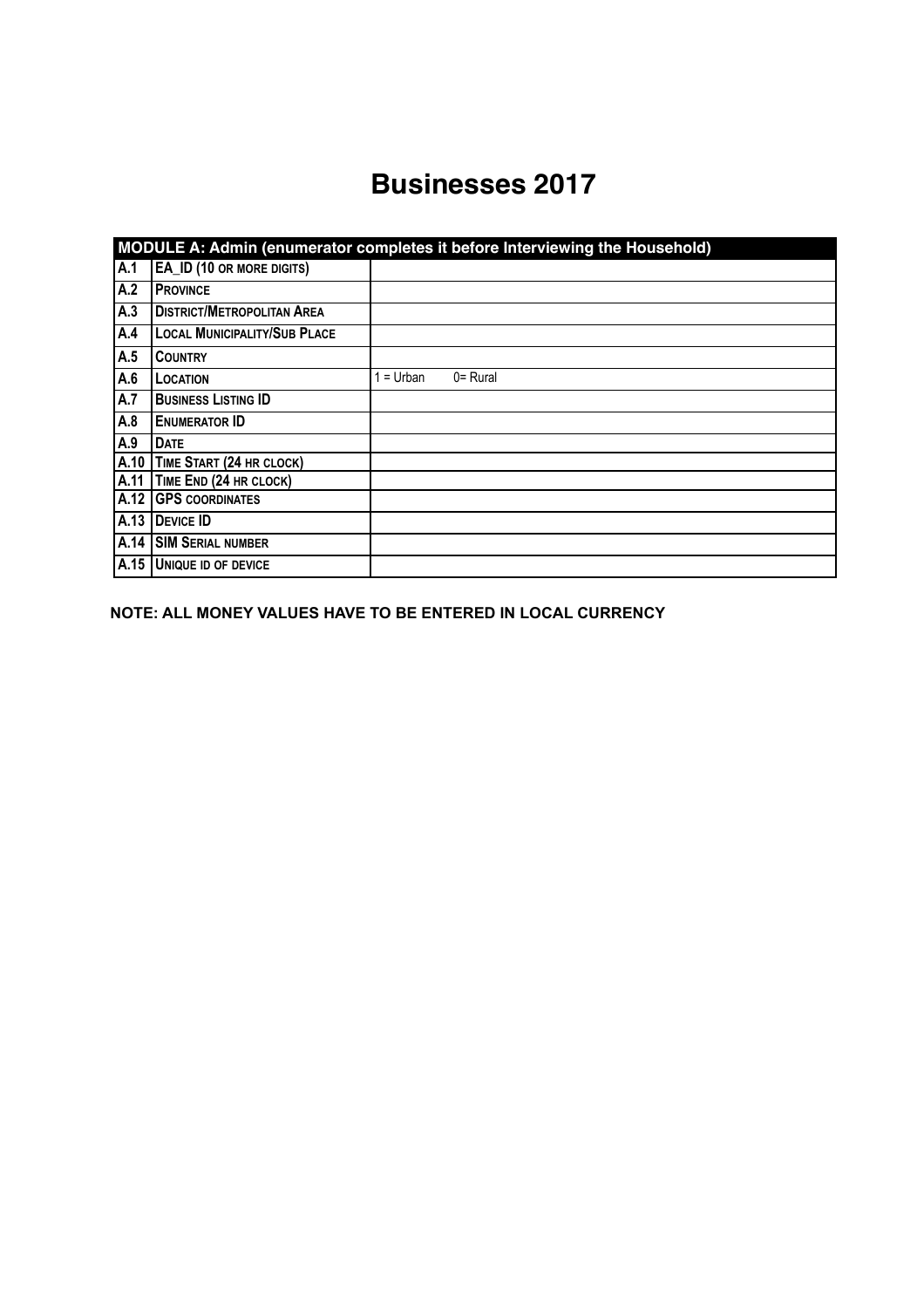|              | MODULE D: BUSINESS INFORMATION (OWNER OR MANAGER - KNOWS THE FINANCIALS)                                                              |                                                                                                                                                           |                                                                                                        |                                                                                                                                       |  |  |  |  |
|--------------|---------------------------------------------------------------------------------------------------------------------------------------|-----------------------------------------------------------------------------------------------------------------------------------------------------------|--------------------------------------------------------------------------------------------------------|---------------------------------------------------------------------------------------------------------------------------------------|--|--|--|--|
| D.01         | <b>NAME OF PERSON THAT IS BEING INTERVIEWED</b>                                                                                       |                                                                                                                                                           |                                                                                                        |                                                                                                                                       |  |  |  |  |
| D.02         | <b>POSITION OF PERSON INTERVIEWED</b>                                                                                                 | $1 =$ owner<br>$2 =$ manager<br>3 = person is owner and manager                                                                                           |                                                                                                        |                                                                                                                                       |  |  |  |  |
| D.1          | WHAT IS THE FORM OF OWNERSHIP OF YOUR<br><b>BUSINESS?</b>                                                                             | $1 =$ Sole proprietor<br>$2$ = Partnership<br>3 = Closed corporation (limited liability)<br>4 = Business (Pty limited) (limited liability)<br>$5 = Other$ |                                                                                                        |                                                                                                                                       |  |  |  |  |
| D.2          | ARE YOU PRODUCING AGRICULTURAL PRODUCTS (LIVESTOCK, CROPS,<br>VEGETABLES), IF YES WHICH ONES (INTER 0 IF THE DON'T)                   |                                                                                                                                                           |                                                                                                        |                                                                                                                                       |  |  |  |  |
| D.3          | ARE YOU MANUFACTURING PRODUCTS, IF YES WHICH ONES (INTER 0 IF THE DON'T)                                                              |                                                                                                                                                           |                                                                                                        |                                                                                                                                       |  |  |  |  |
| D.4          | ARE YOU SELLING GOODS / TRADING? IF YES WHICH ONE? (INTER 0 IF THE DON'T)                                                             |                                                                                                                                                           |                                                                                                        |                                                                                                                                       |  |  |  |  |
| D.5          | ARE YOU PROVIDING A SERVICE, IF YES WHICH ONES (INTER 0 IF THE DON'T)                                                                 |                                                                                                                                                           |                                                                                                        |                                                                                                                                       |  |  |  |  |
| D.6          | IS YOUR BUSINESS REGISTERED WITH ANY LOCAL AUTHORITY / MUNICIPALITY?                                                                  |                                                                                                                                                           | $0 = No$                                                                                               | $1 = Yes$                                                                                                                             |  |  |  |  |
| D.7          | <b>IS YOUR BUSINESS REGISTERED WITH SARS?</b>                                                                                         |                                                                                                                                                           | $0 = No$                                                                                               | $1 = Yes$                                                                                                                             |  |  |  |  |
| D.8          | DOES YOUR BUSINESS PAY LOCAL OR MUNICIPAL TAXES (TAX STAMPS)                                                                          |                                                                                                                                                           | $0 = No$                                                                                               | $1 = Yes$                                                                                                                             |  |  |  |  |
| D.9          | IS YOUR BUSINESS REGISTERED FOR VAT OR SALES TAX?                                                                                     |                                                                                                                                                           | $0 = No$                                                                                               | $1 = Yes$                                                                                                                             |  |  |  |  |
| D.10         | IN WHAT YEAR WAS THIS BUSINESS ESTABLISHED?                                                                                           |                                                                                                                                                           |                                                                                                        |                                                                                                                                       |  |  |  |  |
| D.11         | HOW WAS THE START UP CAPITAL FINANCED                                                                                                 |                                                                                                                                                           | $1 = Own$ Savings<br>$3$ = Micro finance loan<br>$4 = Bank$<br>$5 =$ Other sources<br>$6 =$ Don't know | $2 =$ Loan from Friends or Relatives                                                                                                  |  |  |  |  |
| D.12         |                                                                                                                                       |                                                                                                                                                           | Full-time:                                                                                             |                                                                                                                                       |  |  |  |  |
| D.13         | HOW MANY EMPLOYEES DOES YOUR BUSINESS HAVE (EXCLUDING OWNERS)?                                                                        |                                                                                                                                                           | Part-time:                                                                                             |                                                                                                                                       |  |  |  |  |
| D.14         |                                                                                                                                       |                                                                                                                                                           | Occasional:                                                                                            |                                                                                                                                       |  |  |  |  |
| D.15         |                                                                                                                                       |                                                                                                                                                           |                                                                                                        | Unpaid Family members:                                                                                                                |  |  |  |  |
| D.16<br>D.17 | HOW MANY OWNERS DOES YOUR BUSINESS HAVE?                                                                                              |                                                                                                                                                           | Men:<br>Women:                                                                                         |                                                                                                                                       |  |  |  |  |
| D.18         | DOES THE BUSINESS PREMISES HAVE ELECTRICITY?                                                                                          |                                                                                                                                                           | $0 = No$                                                                                               | $1 = Yes$                                                                                                                             |  |  |  |  |
| D.19         | <b>WHO MANAGES THE BUSINESS?</b> (MAKES FINANCIAL DECISIONS)                                                                          |                                                                                                                                                           | $1 =$ owner<br>$2 =$ full time manager<br>$3 =$ family member<br>$4 = other$                           |                                                                                                                                       |  |  |  |  |
| <b>D.20A</b> | HIGHEST FORMAL EDUCATIONAL LEVEL OF THE BUSINESS OWNERS? (IF MORE THAN<br>1 OWNER, CHOOSE THE OWNER WITH THE HIGHEST EDUCATION LEVEL) |                                                                                                                                                           | $1 = Primary$<br>$2 =$ Secondary<br>$3 = Tertiary$<br>$5 = Self$ educated                              |                                                                                                                                       |  |  |  |  |
| <b>D.20B</b> | DO BUSINESS OWNERS HAVE VOCATIONAL TRAINING CERTIFICATES?                                                                             |                                                                                                                                                           | $0 = No$                                                                                               | $1 = Yes$                                                                                                                             |  |  |  |  |
| <b>D.20c</b> | WHAT IS THE OWNER'S AGE? (YOUNGEST IF MULTIPLE OWNERS)                                                                                |                                                                                                                                                           |                                                                                                        |                                                                                                                                       |  |  |  |  |
| <b>D.21A</b> | HIGHEST FORMAL EDUCATIONAL LEVEL OF THE BUSINESS MANAGER?                                                                             |                                                                                                                                                           | $1 = Primary$<br>$2 =$ Secondary<br>$3 = Tertiary$<br>$5 = Self$ educated                              |                                                                                                                                       |  |  |  |  |
| D.21B        | DOES THE BUSINESS MANAGER HAVE VOCATIONAL TRAINING CERTIFICATES?                                                                      |                                                                                                                                                           | $0 = No$                                                                                               | $1 = Yes$                                                                                                                             |  |  |  |  |
| D.21c        | <b>WHAT IS THE MANAGER'S AGE? (YOUNGEST IF MULTIPLE OWNERS)</b>                                                                       |                                                                                                                                                           |                                                                                                        |                                                                                                                                       |  |  |  |  |
| D.22         | HOW MANY OF YOUR EMPLOYEES HAVE A WRITTEN EMPLOYMENT CONTRACT?                                                                        |                                                                                                                                                           |                                                                                                        |                                                                                                                                       |  |  |  |  |
| D.23         | DOES YOUR BUSINESS STRICTLY SEPARATE BUSINESS FINANCES FROM PERSONAL<br><b>FINANCES?</b>                                              |                                                                                                                                                           | $0 = No$                                                                                               | $1 = Yes$                                                                                                                             |  |  |  |  |
| D.24         | WHAT WERE THE MAIN REASON TO START A BUSINESS FOR YOU?<br>(READ OUT)                                                                  |                                                                                                                                                           | employed<br>$4 = Other$                                                                                | 1 = My own business pays more than being<br>$2 =$ To make money additional to my salary<br>3 = Otherwise I would have been unemployed |  |  |  |  |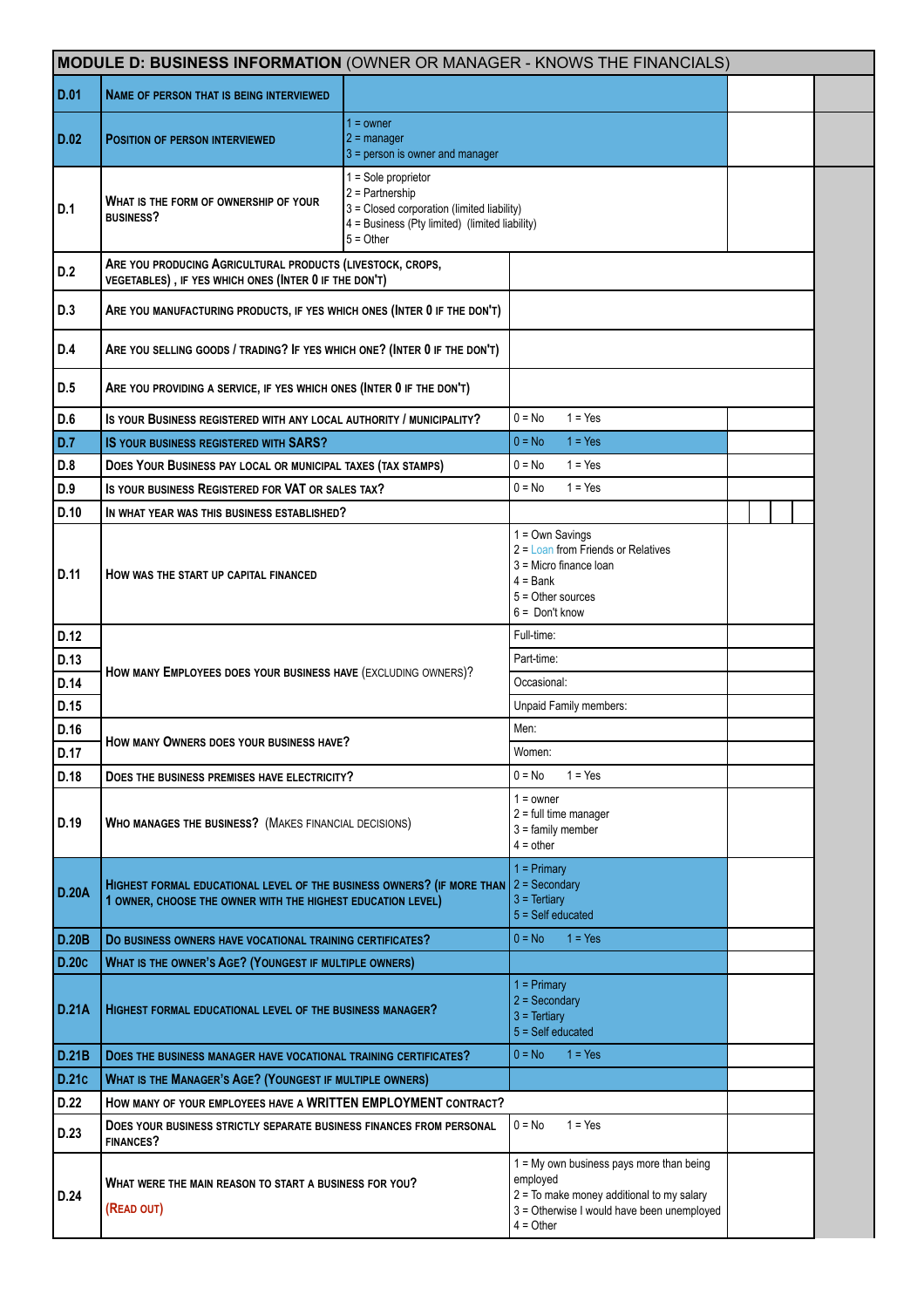| D.25 | $0 = \text{None}$<br>DOES YOUR BUSINESS KEEP FINANCIAL RECORDS?<br>(READ OUT)<br>$4 = Other$ |                                   |          | 1 = Simple bookkeeping<br>2 = Double entry bookkeeping<br>3 = audit annual financial statements |  |
|------|----------------------------------------------------------------------------------------------|-----------------------------------|----------|-------------------------------------------------------------------------------------------------|--|
| D.26 | DOES YOUR BUSINESS HAVE A POSTAL BOX, CAN IT RECEIVE MAIL?                                   |                                   | $0 = No$ | $1 = Yes$                                                                                       |  |
| D.27 | DOES YOUR BUSINESS HAVE A WEBSITE?                                                           |                                   | $0 = No$ | $1 = Yes$                                                                                       |  |
| D.28 | $0 = No$<br>DOES YOUR BUSINESS MAINTAIN A SOCIAL MEDIA PRESENCE (FACEBOOK EG)?               |                                   |          | $1 = Yes$                                                                                       |  |
| D.29 |                                                                                              | RADIO                             | $0 = No$ | $1 = Yes$                                                                                       |  |
| D.30 |                                                                                              | TV                                | $0 = No$ | $1 = Yes$                                                                                       |  |
| D.31 | HOW DOES THE BUSINESS ADVERTISE?                                                             | <b>NEWSPAPERS</b>                 | $0 = No$ | $1 = Yes$                                                                                       |  |
| D.32 |                                                                                              | <b>MOBILE / SMS</b>               | $0 = No$ | $1 = Yes$                                                                                       |  |
| D.33 | (READ OUT)                                                                                   | <b>SOCIAL MEDIA (FACEBOOK EG)</b> | $0 = No$ | $1 = Yes$                                                                                       |  |
| D.34 |                                                                                              | <b>WEBSITE</b>                    | $0 = No$ | $1 = Yes$                                                                                       |  |
| D.35 |                                                                                              | <b>ONLINE ADDS</b>                | $0 = No$ | $1 = Yes$                                                                                       |  |
| D.36 |                                                                                              | <b>OTHER, PLEASE SPECIFY</b>      |          |                                                                                                 |  |

|             | MODULE S: SUPPLY CHAIN (IN EXCEPTIONAL CASES THERE MAY BE NO SUPPLIERS, ENTER 0 IN S.1 AND SKIP REST OF MODULE) |                                                           |                                                                                                                                    |  |  |  |  |  |
|-------------|-----------------------------------------------------------------------------------------------------------------|-----------------------------------------------------------|------------------------------------------------------------------------------------------------------------------------------------|--|--|--|--|--|
| S.1         |                                                                                                                 |                                                           | HOW MANY SUPPLIERS DOES YOUR BUSINESS HAVE (WHERE BUSINESS IS BUYING SUPPLIES FROM, RECEIVES SERVICES FROM)                        |  |  |  |  |  |
| S.2         |                                                                                                                 | HOW MANY SUPPLIERS HAVE YOU MET FACE TO FACE? (0 IF NONE) |                                                                                                                                    |  |  |  |  |  |
| S.3         | WHERE ARE THE MOST IMPORTANT                                                                                    | Locally (surounding towns and villages)                   | $0 = No$<br>$1 = Yes$                                                                                                              |  |  |  |  |  |
| S.4         | SUPPLIERS LOCATED (IF MORE THAN<br>ONE AND THEY ARE AT DIFFERENT                                                | From all over the country                                 | $0 = No$<br>$1 = Yes$                                                                                                              |  |  |  |  |  |
| S.5         | LOCATIONS TAKE THE FURTHEST AWAY)                                                                               | abroad                                                    | $0 = No$<br>$1 = Yes$                                                                                                              |  |  |  |  |  |
| S.6         |                                                                                                                 | Informal business                                         | $1 = Yes$<br>$0 = No$                                                                                                              |  |  |  |  |  |
| S.7         | WHO ARE YOUR MAIN SUPPLIERS?<br>(READ OUT)                                                                      | Small formal business                                     | $0 = No$<br>$1 = Yes$                                                                                                              |  |  |  |  |  |
| S.8         |                                                                                                                 | Large formal business                                     | $1 = Yes$<br>$0 = No$                                                                                                              |  |  |  |  |  |
| S.9         | How long have you been doing business with the most important<br><b>SUPPLIERS</b>                               |                                                           | $1 =$ Less than 6 months<br>$2 =$ Less than 1 year<br>$3 =$ Less than 2 years<br>$4 = 2$ to 3 years<br>$5 =$ more than 3 years     |  |  |  |  |  |
| S.10        | HOW RELIABLE ARE THE MOST IMPORTANT SUPPLIERS?<br>(READ OUT)                                                    |                                                           | $1 = not reliable at all$<br>$2 = not really reliable$<br>$3$ = neither nor<br>$4$ = reliable<br>$5 =$ very reliable               |  |  |  |  |  |
| S.11        | How often do you communication with your most important suppliers<br>(READ OUT)                                 |                                                           | $1 = Daily$<br>$2 = \text{Weekly}$<br>$3 =$ Monthly<br>4-= Occasionally                                                            |  |  |  |  |  |
| S.12        |                                                                                                                 | Mobile Phone                                              | $0 = No$<br>$1 = Yes$                                                                                                              |  |  |  |  |  |
| S.13        |                                                                                                                 | <b>Land Line</b>                                          | $0 = No$<br>$1 = Yes$                                                                                                              |  |  |  |  |  |
| S.14        | <b>HOW DOES THE BUSINESS USUALLY</b>                                                                            | Email                                                     | $1 = Yes$<br>$0 = No$                                                                                                              |  |  |  |  |  |
| S.15        | <b>COMMUNICATE WITH ITS SUPPLIERS?</b>                                                                          | <b>SMS</b>                                                | $0 = No$<br>$1 = Yes$                                                                                                              |  |  |  |  |  |
| S.16        | (READ OUT)                                                                                                      | Fax                                                       | $0 = No$<br>$1 = Yes$                                                                                                              |  |  |  |  |  |
| <b>S.17</b> |                                                                                                                 | In person / Face to Face                                  | $1 = Yes$<br>$0 = No$                                                                                                              |  |  |  |  |  |
| S.18        |                                                                                                                 | Social Media                                              | $1 = Yes$<br>$0 = No$                                                                                                              |  |  |  |  |  |
| S.19        | WHAT IS THE PREFERRED MODE OF COMMUNICATING OF THE BUSINESS WITH<br>SUPPLIERS?                                  |                                                           | $1 =$ Mobile Phone<br>$2 =$ Land Line<br>$3$ = Email<br>$4 = SMS$<br>$5 = Fax$<br>$6 = ln$ person<br>7 = Social Media<br>8= Others |  |  |  |  |  |
| S.20        | DOES THE BUSINESS HAVE A LINE OF CREDIT / CREDIT FACILITY WITH SUPPLIERS                                        |                                                           | $1 = Yes$<br>$0 = No$                                                                                                              |  |  |  |  |  |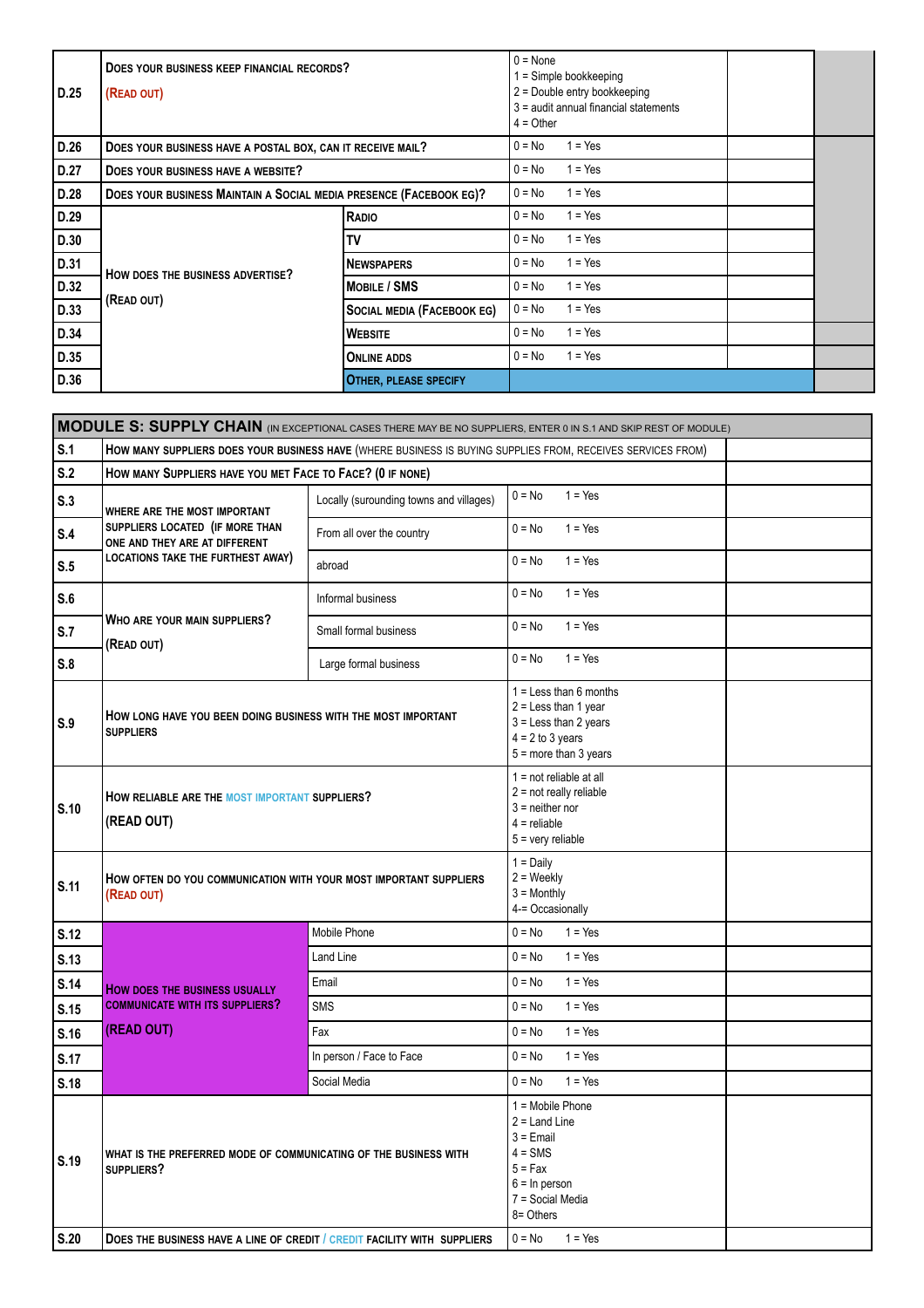|                   | <b>MODULE C: CUSTOMERS</b>                                                            |                                                                       |                                                                                                                                                                                                                      |  |  |  |
|-------------------|---------------------------------------------------------------------------------------|-----------------------------------------------------------------------|----------------------------------------------------------------------------------------------------------------------------------------------------------------------------------------------------------------------|--|--|--|
| C.1               |                                                                                       | HOW MANY CUSTOMERS DOES YOUR BUSINESS HAVE ON AVERAGE IN A MONTH      |                                                                                                                                                                                                                      |  |  |  |
| C.2               |                                                                                       | HOW MANY CUSTOMERS HAVE YOU MET FACE TO FACE? (0 IF NONE)             | $0 = none$<br>$1 = few$<br>$2 = most$<br>$3 =$ all of them                                                                                                                                                           |  |  |  |
| C.3               |                                                                                       | Locally (surounding towns and villages)                               | $0 = No$<br>$1 = Yes$                                                                                                                                                                                                |  |  |  |
| C.4               | <b>WHERE ARE THE</b><br><b>MOST IMPORTANT</b>                                         | From all over the country                                             | $1 = Yes$<br>$0 = No$                                                                                                                                                                                                |  |  |  |
| C.5               | <b>CUSTOMERS OF THE</b>                                                               | Abroad / Outside of the country                                       | $1 = Yes$<br>$0 = No$                                                                                                                                                                                                |  |  |  |
| C.6               | <b>BUSINESS LOCATED?</b>                                                              | I don't know                                                          | $0 = No$<br>$1 = Yes$                                                                                                                                                                                                |  |  |  |
| C.7               | <b>GOODS OR SERVICES ABROAD)</b>                                                      | DOES THE BUSINESS HAVE CUSTOMERS LOCATED IN OTHER COUNTRIES? (SELLING | $0 = No$<br>$1 = Yes$                                                                                                                                                                                                |  |  |  |
| C.8               |                                                                                       | individuals                                                           | $0 = No$<br>$1 = Yes$                                                                                                                                                                                                |  |  |  |
| C.9               | <b>WHO ARE YOUR</b><br><b>CUSTOMERS? ARE</b>                                          | Small Enterprises                                                     | $1 = Yes$<br>$0 = No$                                                                                                                                                                                                |  |  |  |
| C.10              | THEY (READ                                                                            | <b>Big Enterprises</b>                                                | $1 = Yes$<br>$0 = No$                                                                                                                                                                                                |  |  |  |
| C.10 <sub>b</sub> | OUT)                                                                                  | Other                                                                 | $1 = Yes$<br>$0 = No$                                                                                                                                                                                                |  |  |  |
| C.11              | <b>CUSTOMERS</b>                                                                      | HOW LONG HAVE YOU BEEN DOING BUSINESS WITH YOUR MOST IMPORTANT        | $1 =$ Less than 6 months<br>$2 =$ Less than 1 year<br>$3 =$ Less than 2 years<br>$4 = 2$ to 3 years<br>$5 =$ more than 3 years                                                                                       |  |  |  |
| C.12              | How does the                                                                          | A: Mobile Phone                                                       | $0 = No$<br>$1 = Yes$                                                                                                                                                                                                |  |  |  |
| C.13              | business usually<br>communicate with its                                              | <b>B: Land Line</b>                                                   | $1 = Yes$<br>$0 = No$                                                                                                                                                                                                |  |  |  |
| C.14              | customers?                                                                            | C: Email                                                              | $1 = Yes$<br>$0 = No$                                                                                                                                                                                                |  |  |  |
| C.15              | (READ OUT)                                                                            | D: SMS                                                                | $0 = No$<br>$1 = Yes$                                                                                                                                                                                                |  |  |  |
| C.16              |                                                                                       | E: Fax                                                                | $1 = Yes$<br>$0 = No$                                                                                                                                                                                                |  |  |  |
| C.17              |                                                                                       | F: In person                                                          | $1 = Yes$<br>$0 = No$                                                                                                                                                                                                |  |  |  |
| C.18              |                                                                                       | Social Media                                                          | $1 = Yes$<br>$0 = No$                                                                                                                                                                                                |  |  |  |
| C.19              | WHAT IS THE PREFERRED MODE OF COMMUNICATING OF THE BUSINESS WITH<br><b>CUSTOMERS?</b> |                                                                       | 1 = Mobile Phone<br>$2 =$ Land Line<br>$3 = E$ mail<br>$4 =$ SMS<br>$5 = Fax$<br>$6 = ln$ person<br>7 = Social Media<br>8= Others                                                                                    |  |  |  |
| C.20              |                                                                                       | DO YOU OFFER YOUR CUSTOMERS A CREDIT LINE FACILITY                    | $0 = No$<br>$1 = To most of my customers,$<br>$2$ = Only trusted and creditworthy customers<br>3 = Only Family Members and friends<br>4 = Only lay buy (goods remains at business until fully<br>paid - instalments) |  |  |  |

|      | <b>MODULE FI: FIXED-LINE ACCESS AND USE</b>                                              |                                                                                                                  |  |                                                                       |  |  |  |  |
|------|------------------------------------------------------------------------------------------|------------------------------------------------------------------------------------------------------------------|--|-----------------------------------------------------------------------|--|--|--|--|
| F1.1 | HOW MANY WORKING FIXED-LINE TELEPHONE CONNECTIONS DOES YOUR BUSINESS HAVE?               |                                                                                                                  |  | <b>CONTINUE</b>                                                       |  |  |  |  |
| F1.2 | <b>DOES THE BUSINESS HAVE A FAX?</b>                                                     |                                                                                                                  |  | WITH FI.4 IF<br><b>DOES NOT</b>                                       |  |  |  |  |
| F1.3 | HOW IMPORTANT IS THE USAGE OF A FIXED-LINE PHONE FOR YOUR BUSINESS<br><b>ACTIVITIES?</b> | 1 = Very important<br>$2 =$ Important<br>$3$ = Neither/ nor<br>$4 = not important$<br>$5 = not important at all$ |  | <b>HAVE FIXED-</b><br>LINE $(FI.1=0)$                                 |  |  |  |  |
|      | <b>NO FIXED-LINE ACCESS</b>                                                              |                                                                                                                  |  |                                                                       |  |  |  |  |
| F1.4 | IF YOUR BUSINESS DOES NOT HAVE A FIXED-LINE PHONE WHY NOT?                               | = Too expensive<br>$2 = No need$<br>$3 = Not available$<br>$4 = Other$                                           |  | <b>SKIP IF</b><br><b>BUSINESS HAS</b><br>FIXED-LINE (FI.<br>$1 = > 1$ |  |  |  |  |
| F1.5 | <b>DO YOU PLAN TO USE IT IN THE FUTURE?</b>                                              | $1 = Yes$<br>$0 = No$                                                                                            |  |                                                                       |  |  |  |  |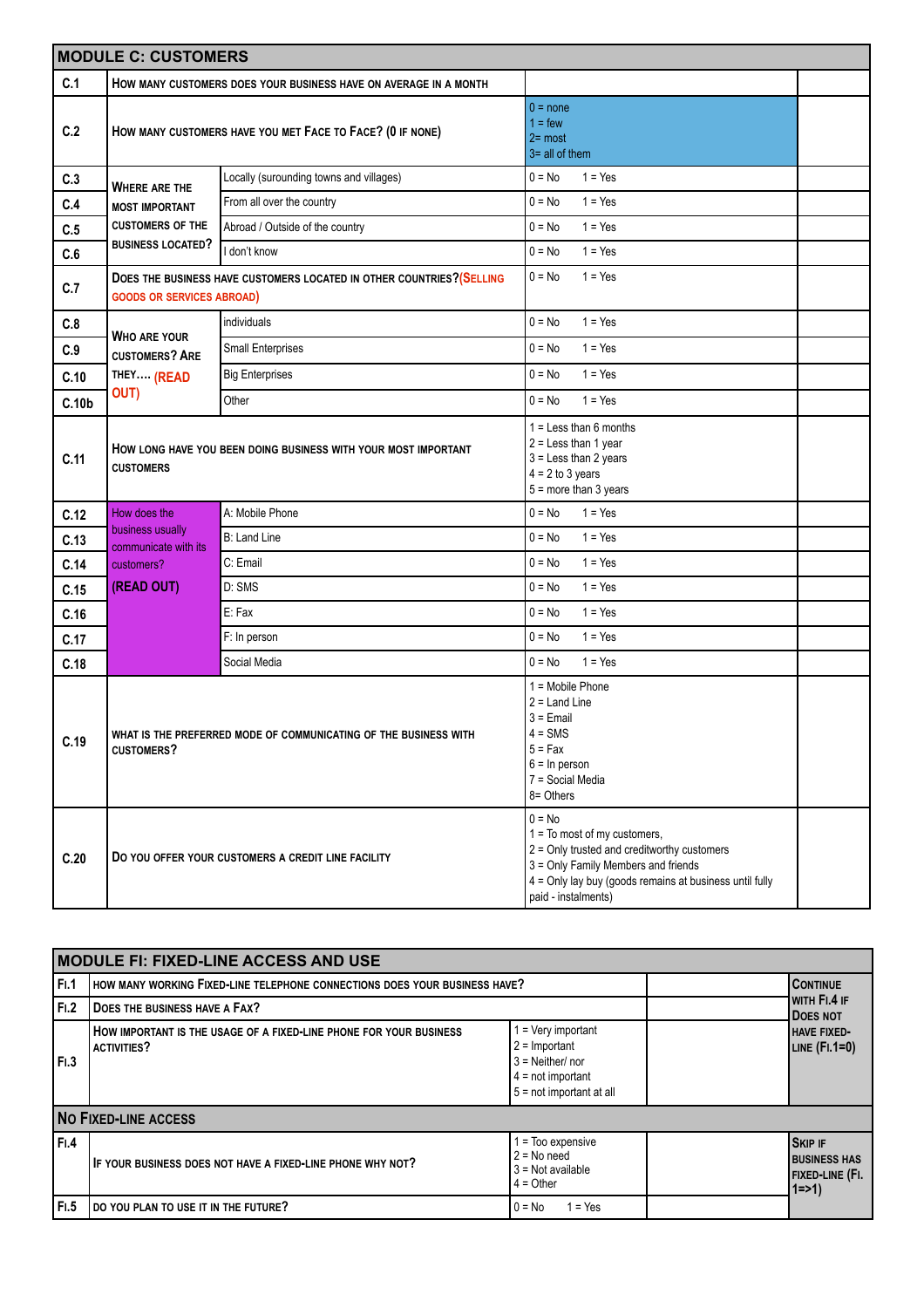|        | <b>MODULE M: MOBILE ACCESS AND USE</b>                                                                         |                                                                               |  |  |  |  |
|--------|----------------------------------------------------------------------------------------------------------------|-------------------------------------------------------------------------------|--|--|--|--|
| l M.1  | DOES THE BUSINESS MANAGER HAVE A MOBILE ?                                                                      | $0 = No$<br>l = Yes private mobile<br>$2 = Yes$ business mobile<br>$3 = Both$ |  |  |  |  |
| M.2    | HOW MANY EMPLOYEES HAVE A MOBILE PHONE                                                                         |                                                                               |  |  |  |  |
| l M.2A | ARE EMPLOYEES USING THEIR PERSONAL MOBILE PHONES FOR BUSINESS PURPOSES                                         | $10 = No$<br>$1 = Yes$ $2 = NA$                                               |  |  |  |  |
| M.3    | DOES THE BUSINESS COMPENSATE ITS EMPLOYEES FOR AIRTIME USED ON PERSONAL<br><b>PHONES FOR BUSINESS PURPOSES</b> | $10 = No$<br>$1 = Yes$ $2 = NA$                                               |  |  |  |  |
|        | <b>NO MOBILE</b>                                                                                               |                                                                               |  |  |  |  |
| M.4    | IF YOUR BUSINESS DOES NOT USE MOBILES FOR BUSINESS PURPOSES, WHAT IS THE<br><b>MAIN REASON?</b>                | = Too expensive,<br>$2 = No need$<br>$3$ = Not available,<br>$4 = Other$      |  |  |  |  |
| M.5    | IS YOUR BUSINESS PLANNING TO USE MOBILE PHONES IN FUTURE?                                                      | 1 = Yes<br>$2 =$ maybe<br>$0 = No$                                            |  |  |  |  |

|       | <b>MODULE CO: COMPUTER</b>                                               |                                                                                   |          |           |  |                     |  |  |
|-------|--------------------------------------------------------------------------|-----------------------------------------------------------------------------------|----------|-----------|--|---------------------|--|--|
| CO.2  |                                                                          | HOW MANY WORKING COMPUTERS DOES YOUR BUSINESS HAVE?                               |          |           |  | <b>SKIP CO.3 TO</b> |  |  |
| CO.3  |                                                                          | DOES YOUR COMPANY MAKE USE OF INVENTORY CONTROL SOFTWARE/ POINT OF SALE SOFTWARE? | $0 = No$ | $1 = Yes$ |  | $CO.5$ IF $CO.2=0$  |  |  |
| CO.4  | <b>DOES YOU COMPANY USE ACCOUNTING SOFTWARE</b>                          |                                                                                   | $0 = No$ | $1 = Yes$ |  |                     |  |  |
| CO.5  | <b>DOES THE BUSINESS HAVE A WORKING PRINTER</b><br>$1 = Yes$<br>$0 = No$ |                                                                                   |          |           |  |                     |  |  |
|       | <b>NO COMPUTER</b>                                                       |                                                                                   |          |           |  |                     |  |  |
| CO.6  |                                                                          | Too expensive,                                                                    | $0 = No$ | $= Yes$   |  | SKIP IF CO.1=1      |  |  |
| co.7  | Why does the                                                             | No need                                                                           | $0 = No$ | $1 = Yes$ |  |                     |  |  |
| CO.7B | l business not have<br>computers?                                        | Do not know who to use them                                                       |          |           |  |                     |  |  |
| CO.8  |                                                                          | other                                                                             | $0 = No$ | $1 = Yes$ |  |                     |  |  |

| <b>MODULE 12: BUSINESS SKILLS TRAINING</b> |                                          |                                             |          |           |  |  |
|--------------------------------------------|------------------------------------------|---------------------------------------------|----------|-----------|--|--|
| <b>Bs.1</b>                                |                                          | HOW TO IMPROVE YOUR BUSINESS SKILLS?        | $0 = No$ | $1 = Yes$ |  |  |
| <b>Bs.2</b>                                |                                          | HOW TO USE COMPUTERS FOR YOUR BUSINESSES    | $0 = No$ | $1 = Yes$ |  |  |
| <b>Bs.3</b>                                | Have you received                        | <b>HOW TO SET UP A WEBPAGE</b>              | $0 = No$ | $1 = Yes$ |  |  |
| <b>Bs.4</b>                                | training?                                | HOW TO SET UP A SOCIAL MEDIA                | $0 = No$ | $1 = Yes$ |  |  |
| <b>Bs.5</b>                                |                                          | USE OF ACCOUNTING OR POINT OF SALE SOFTWARE | $0 = No$ | $1 = Yes$ |  |  |
| Bs.6                                       |                                          | <b>OTHER</b>                                | $0 = No$ | $1 = Yes$ |  |  |
| Bs.7                                       |                                          | Business centre/Incubator/Community centre  | $0 = No$ | $1 = Yes$ |  |  |
| <b>Bs.8</b>                                |                                          | Government programmes                       |          |           |  |  |
| Bs.9                                       |                                          | Local NGO/Non-for-profit organisation       | $0 = No$ | $1 = Yes$ |  |  |
| <b>Bs.10</b>                               | WHO DO YOU RELY ON                       | Family & Friends                            | $0 = No$ | $1 = Yes$ |  |  |
| <b>Bs.11</b>                               | <b>FOR TIPS AND</b><br>ADVISES ON HOW TO | TV                                          | $0 = No$ | $1 = Yes$ |  |  |
| <b>Bs.12</b>                               | <b>RUN AND IMPROVE</b>                   | Radio                                       | $0 = No$ | $1 = Yes$ |  |  |
| <b>Bs.13</b>                               | YOUR BUSINESS?                           | Internet                                    | $0 = No$ | $1 = Yes$ |  |  |
| <b>Bs.14</b>                               | (READ OUT)                               | Social Media (facebook etc)                 | $0 = No$ | $1 = Yes$ |  |  |
| <b>Bs.15</b>                               |                                          | Customers                                   | $0 = No$ | $1 = Yes$ |  |  |
| <b>Bs.16</b>                               |                                          | Suppliers                                   | $0 = No$ | $1 = Yes$ |  |  |
| <b>Bs.17</b>                               |                                          | Other                                       | $0 = No$ | $1 = Yes$ |  |  |

|       | <b>MODULE I: INTERNET / SOCIAL MEDIA</b>                                                                        |                                                                                                |  |                            |  |  |  |
|-------|-----------------------------------------------------------------------------------------------------------------|------------------------------------------------------------------------------------------------|--|----------------------------|--|--|--|
| l I.1 | <b>ARE YOU USING THE INTERNET / SOCIAL MEDIA FOR BUSINESS PURPOSES</b>                                          | $10 = No$<br>$1 = Yes$                                                                         |  | SKIP 1.2                   |  |  |  |
| 1.29  | HOW IMPORTANT IS THE USE OF THE INTERNET / SOCIAL MEDIA (LIKE FACEBOOK) FOR YOUR<br><b>BUSINESS ACTIVITIES?</b> | 1=Very important<br>2=Important<br>3=Neither/nor,<br>4=not important<br>5=not important at all |  | <b>TO I.14</b><br>IF 1.1=0 |  |  |  |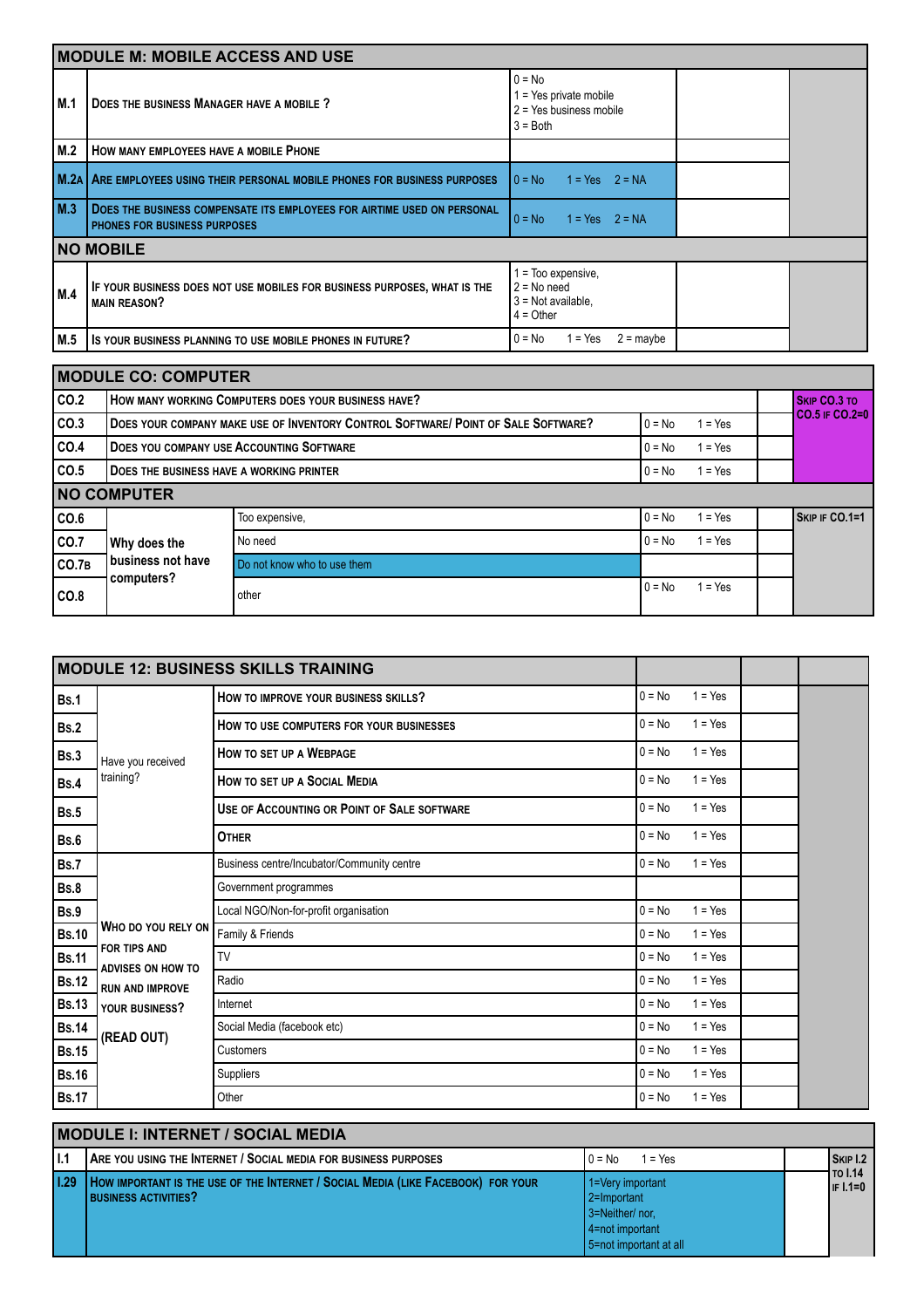| 1.2  |                                                  | Fixed Broadband (ADSL or Fibre)                                                    | $0 = No$<br>$1 = Yes$                                   |                |
|------|--------------------------------------------------|------------------------------------------------------------------------------------|---------------------------------------------------------|----------------|
| 1.3  | HOW DOES THE<br><b>BUSINESS ACCESS</b>           | Mobile Broadband (3G/4G, wireless)                                                 | $0 = No$<br>$1 = Yes$                                   |                |
| 1.4  | THE INTERNET                                     | Use Public Internet access: Internet cafe eg                                       | $0 = No$<br>$1 = Yes$                                   |                |
| 1.5  |                                                  | Other                                                                              | $1 = Yes$<br>$0 = No$                                   |                |
| 1.6  | <b>WHAT DO YOU USE</b>                           | <b>SENDING AND RECEIVING EMAIL</b>                                                 | $0 = No$<br>$1 = Yes$                                   |                |
| 1.7  | THE INTERNET FOR:                                | TELEPHONING OVER THE INTERNET/ VOIP / SKYPE                                        | $0 = No$<br>$1 = Yes$                                   |                |
| 1.8  | (READ OUT)                                       | <b>GETTING INFORMATION ABOUT GOODS AND SERVICES</b>                                | $0 = No$<br>$1 = Yes$                                   |                |
| 1.9  |                                                  | <b>GETTING INFORMATION FROM GOVERNMENT ORGANISATIONS</b>                           | $0 = No$<br>$1 = Yes$                                   |                |
| 1.10 |                                                  | <b>INTERACTING WITH GOVERNMENT ORGANISATIONS</b>                                   | $0 = No$<br>$1 = Yes$                                   |                |
| 1.11 |                                                  | <b>INTERNET / ONLINE BANKING</b>                                                   | $0 = No$<br>$1 = Yes$                                   |                |
| 1.12 |                                                  | E-COMMERCE (SELLING PRODUCT AND SERVICES ONLINE)                                   | $0 = No$<br>$1 = Yes$                                   |                |
| 1.13 |                                                  | <b>RECRUITMENT</b>                                                                 | $0 = No$<br>$1 = Yes$                                   |                |
| 1.14 |                                                  | <b>STAFF TRAINING E-LEARNING</b>                                                   | $0 = No$<br>$1 = Yes$                                   |                |
| 1.15 |                                                  | <b>LOOKING FOR SUPPLIERS ONLINE</b>                                                | $0 = No$<br>$1 = Yes$                                   |                |
| 1.16 |                                                  | HOW MANY ORDERS DOES THE BUSINESS RECEIVE VIA THE INTERNET IN A MONTH? (O IF NONE) |                                                         |                |
| I.17 |                                                  | HOW OFTEN DOES THE BUSINESS ORDER SUPPLIES ONLINE IN A MONTH? (0 IF NONE)          |                                                         |                |
| 1.18 |                                                  | IT INCREASES OUR SALES VOLUME                                                      | $1 = \text{agree}$ $2 = \text{not sure}$<br>3= disagree |                |
| 1.19 |                                                  | IT EXPOSES THE BUSINESS TO RISK AND FRAUD                                          | $1 = \text{agree}$ 2= not sure<br>3= disagree           |                |
| 1.20 | <b>REGARDING THE</b><br><b>INTERNET / SOCIAL</b> | IT HELPS MY BUSINESS TO KEEP PACE WITH COMPETITION                                 | $1 = agree$ $2 = not sure$<br>3= disagree               |                |
| 1.21 | <b>MEDIA FOR</b>                                 | IT POSES A RISK TO THE REPUTATION OF MY BUSINESS                                   | $1 = \text{agree}$ 2= not sure<br>3= disagree           |                |
| 1.22 | <b>BUSINESS USE</b>                              | IT HELPS TO WIDEN OUR SUPPLIER NETWORK                                             | $1 = \text{agree}$ 2= not sure<br>3= disagree           |                |
| 1.23 | I WILL READ THE<br><b>FOLLOWING</b>              | IT HELPS TO IMPROVE STAFF SKILLS                                                   | $1 = \text{agree}$ $2 = \text{not sure}$<br>3= disagree |                |
| L24  | <b>STATEMENTS,</b>                               | IT IS NOT WORTH IT. TOO EXPENSIVE                                                  | $1 = \text{agree}$ 2= not sure<br>3= disagree           |                |
| 1.25 | PLEASE TELL ME<br>(READ OUT)                     | IT HELPS TO UNDERSTAND OUR CUSTOMERS BETTER                                        | $1 = agree$ $2 = not sure$<br>3= disagree               |                |
| 1.26 |                                                  | NONE OF MY CUSTOMERS ARE ON THE INTERNET                                           | $1 = \text{agree}$ 2= not sure<br>3= disagree           |                |
| 1.27 |                                                  | IT PROVIDES IDEAS FOR NEW OR IMPROVED SERVICES                                     | $1 = \text{agree}$ 2 = not sure 3 = disagree            |                |
|      |                                                  | NO Internet / Social Media Access and Use                                          |                                                         |                |
| 1.30 |                                                  | Too expensive                                                                      | $0 = No$<br>$1 = Yes$                                   | <b>SKIP IF</b> |
| 1.31 | WHY DOES YOUR                                    | No need                                                                            | $0 = No$<br>$1 = Yes$                                   | 1.1<br>$=$ YES |
| 1.32 | <b>BUSINESS NOT HAVE</b>                         | Not available                                                                      | $1 = Yes$<br>$0 = No$                                   |                |
| 1.33 | <b>INTERNET ACCESS?</b>                          | I dont know how to use it                                                          | $0 = No$<br>$1 = Yes$                                   |                |
| 1.34 |                                                  | Other                                                                              | $0 = No$<br>$1 = Yes$                                   |                |
| 1.35 |                                                  | DO YOU PLAN TO USE INTERNET OR SOCIAL MEDIA FOR YOU BUSINESS IN THE FUTURE?        | $0 = No$<br>$1 = Yes$                                   |                |
|      |                                                  |                                                                                    |                                                         |                |

|             | <b>MODULE 5: BANKING</b>                             |                                                                |                                                                                                         |                                          |  |
|-------------|------------------------------------------------------|----------------------------------------------------------------|---------------------------------------------------------------------------------------------------------|------------------------------------------|--|
| l B.1       | DOES YOUR BUSINESS HAVE A BANK ACCOUNT?              |                                                                | $0 = No$<br>1 = Yes, dedicated business account<br>$2$ = Yes, use private account for business purposes | SKIP B 2<br><b>TO B.10</b><br>IF $B.1=0$ |  |
| B.2         | <b>WHAT TYPE OF BANK ACCOUNT</b>                     |                                                                | 1 = Check account<br>2 = Savings account<br>$3 = Other$                                                 |                                          |  |
| <b>B.3</b>  |                                                      | DOES THE BUSINESS HAVE A CORPORATE CREDIT CARD                 | $1 = Yes$<br>$0 = No$                                                                                   |                                          |  |
| <b>B.4</b>  |                                                      | <b>DOES THE BUSINESS EVER HAD A BUSINESS LOAN FROM A BANK</b>  | $1 = Yes$<br>$0 = No$                                                                                   |                                          |  |
| <b>B.5</b>  |                                                      | WAS THE BUSINESS EVER REJECTED FOR A BUSINESS LOAN FROM A BANK | $1 = Yes$<br>$0 = No$                                                                                   |                                          |  |
| <b>B.6</b>  | DID YOU EVER DECIDE NOT TO ACCEPT A LOAN FROM A BANK |                                                                | $1 = Yes$<br>$0 = No$                                                                                   |                                          |  |
| <b>B.7</b>  |                                                      | DOES THE BUSINESS HAVE AN OVERDRAFT WITH THE BANK              | $1 = Yes$<br>$0 = No$                                                                                   |                                          |  |
| <b>B.8</b>  |                                                      | HAVE YOU PURCHASED AN INSURANCE FOR YOUR BUSINESS              | $0 = No$<br>$1 = Yes$                                                                                   |                                          |  |
| <b>B.9</b>  | <b>HAVE YOU USED ONLINE BANKING</b>                  |                                                                | $0 = No$<br>$1 = Yes$                                                                                   |                                          |  |
| <b>B.10</b> | HAVE YOU USED MOBILE PHONE BANKING                   |                                                                | $1 = Yes$<br>$0 = No$                                                                                   |                                          |  |
|             | <b>NO BANK ACCOUNT</b>                               |                                                                |                                                                                                         |                                          |  |
| <b>B.11</b> |                                                      | <b>BUSINESS DOES NOT NEED A BANK ACCOUNT</b>                   | $0 = No$<br>$1 = Yes$                                                                                   | <b>SKIP IF</b>                           |  |
| <b>B.12</b> |                                                      | BANKS WOULD NOT PROVIDE MY BUSINESS WITH AN ACCOUNT            | $1 = Yes$<br>$0 = No$                                                                                   | $B.1=1$                                  |  |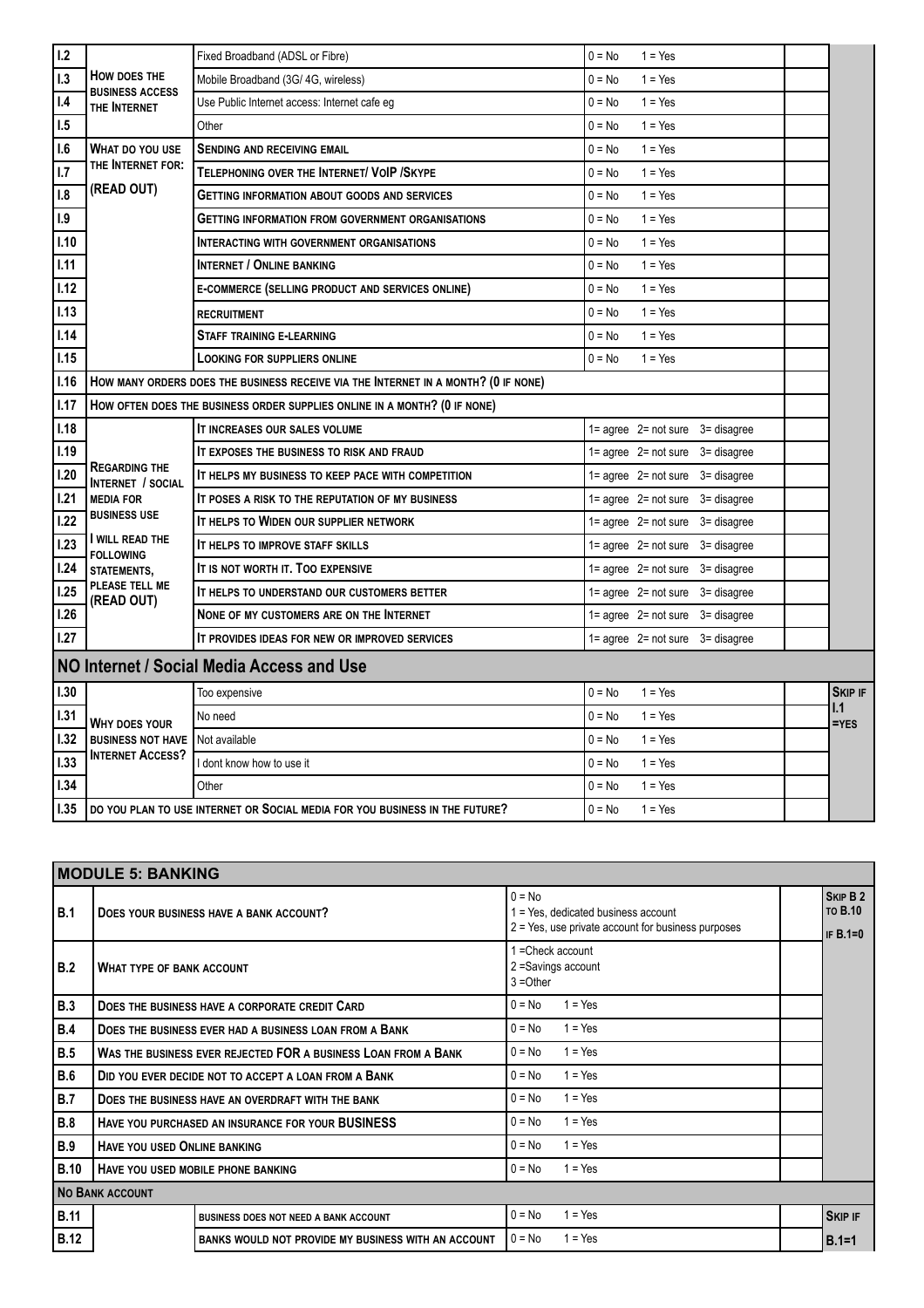| B.13        | I WHY DOES YOUR  | I BANK ACCOUNTS ARE TOO EXPENSIVE TO MAINTAIN                | $0 = No$ | l = Yes  |  |
|-------------|------------------|--------------------------------------------------------------|----------|----------|--|
| <b>B.14</b> |                  | I BUSINESS NOT USE I I DON'T UNDERSTAND THE FEES AND CHARGES | $0 = No$ | 1 = Yes  |  |
| <b>B.15</b> | I A BANK ACCOUNT | I I DO NOT TRUST BANKS WITH MY MONEY                         | $0 = No$ | $= Y$ es |  |
| <b>B.16</b> |                  | THE NEXT BRANCH IS TOO FAR AWAY                              | $0 = No$ | l = Yes  |  |
| <b>B.17</b> |                  | <b>OTHER</b>                                                 | $0 = No$ | $= Yes$  |  |

|                 | <b>MODULE T: TRANSACTIONS</b>          |                            |          |  |                                                              |  |  |
|-----------------|----------------------------------------|----------------------------|----------|--|--------------------------------------------------------------|--|--|
| T.1             |                                        | Cash                       | $0 = No$ |  | $1 = Yes$ , suppliers, $2 = Yes$ customers, $3 = yes$ , both |  |  |
| T.2             |                                        | Check / Cheque             | $0 = No$ |  | $1 = Yes$ , suppliers, $2 = Yes$ customers, $3 = yes$ , both |  |  |
| T.3             |                                        | Credit card                | $0 = No$ |  | $1 = Yes$ , suppliers, $2 = Yes$ customers, $3 = yes$ , both |  |  |
| T.4             | <b>HOW DOES THE</b><br><b>BUSINESS</b> | Bank account transfer      | $0 = No$ |  | $1 = Yes$ , suppliers, $2 = Yes$ customers, $3 = yes$ , both |  |  |
| T.5             | <b>TRANSACT</b>                        | Online banking             | $0 = No$ |  | $1 = Yes$ , suppliers, $2 = Yes$ customers, $3 = yes$ , both |  |  |
| T.6             | <b>FINANCIALLY (REA</b><br>D OUT)      | Mobile Money transfers     | $0 = No$ |  | $1 = Yes$ , suppliers, $2 = Yes$ customers, $3 = yes$ , both |  |  |
| $\overline{L7}$ |                                        | USING POST OFFICES         | $0 = No$ |  | $1 = Yes$ , suppliers, $2 = Yes$ customers, $3 = yes$ , both |  |  |
| T.8             |                                        | Western Union/Moneygram    | $0 = No$ |  | $1 = Yes$ , suppliers, $2 = Yes$ customers, $3 = yes$ , both |  |  |
| T.9             |                                        | SENDING money with someone | $0 = No$ |  | $1 = Yes$ , suppliers, $2 = Yes$ customers, $3 = yes$ , both |  |  |

|              | <b>MODULE MM: MOBILE MONEY</b>                                                                                                                                      |                                                                                             |                       |             |                                     |
|--------------|---------------------------------------------------------------------------------------------------------------------------------------------------------------------|---------------------------------------------------------------------------------------------|-----------------------|-------------|-------------------------------------|
| <b>MM.1</b>  | $0 = No$<br>$1 = Yes$<br>DOES THE BUSINESS SEND OR RECEIVE MOBILE MONEY (EG MPESA)                                                                                  |                                                                                             |                       |             | <b>SKIP MM 3 TO</b><br><b>MM.37</b> |
| MM.2         |                                                                                                                                                                     | paying employees                                                                            | $0 = No$<br>$1 = Yes$ |             | <b>IF MM.3=0</b>                    |
| MM.3         |                                                                                                                                                                     | paying insurance and pension fund contributions                                             | $1 = Yes$<br>$0 = No$ |             |                                     |
| MM.4         | THE BUSINESS USES                                                                                                                                                   | paying suppliers                                                                            | $0 = No$<br>$1 = Yes$ |             |                                     |
| <b>MM.5</b>  | <b>MOBILE MONEY FOR</b>                                                                                                                                             | paying bills                                                                                | $1 = Yes$<br>$0 = No$ |             |                                     |
| <b>MM.6</b>  | (READ OUT)                                                                                                                                                          | <b>PAYING TAXES</b>                                                                         | $0 = No$<br>$1 = Yes$ |             |                                     |
| MM.7         |                                                                                                                                                                     | receiving payments from customers                                                           | $1 = Yes$<br>$0 = No$ |             |                                     |
| MM.8         |                                                                                                                                                                     | <b>OTHER</b>                                                                                | $0 = No$<br>$1 = Yes$ |             |                                     |
| <b>MM.9</b>  | $0 =$ never<br>$1 =$ Daily<br>$2 = \text{Weekly}$<br>HOW OFTEN ON AVERAGE DOES THE BUSINESS MAKE PAYMENTS USING MOBILE MONEY<br>$3 =$ Monthly<br>$4 = Occasionally$ |                                                                                             |                       |             |                                     |
| <b>MM.10</b> | $0 =$ never<br>$1 =$ Daily<br>$2 =$ Weekly<br>HOW OFTEN ON AVERAGE DOES THE BUSINESS RECEIVE MOBILE MONEY PAYMENTS<br>$3 =$ Monthly<br>$4 = Occasionally$           |                                                                                             |                       |             |                                     |
| <b>MM.11</b> |                                                                                                                                                                     | WOULD THE BUSINESS SEND HIGHER MOBILE MONEY AMOUNTS IF THAT WAS ALLOWED ?                   | $0 = No$<br>$1 = Yes$ |             |                                     |
| <b>MM.12</b> |                                                                                                                                                                     | WOULD THE BUSINESS RECEIVE HIGHER MOBILE MONEY AMOUNTS IF THAT WAS ALLOWED?                 | $0 = No$<br>$1 = Yes$ |             |                                     |
|              |                                                                                                                                                                     | I WILL READ SOME STATEMENTS TO YOU PLEASE TELL ME WHETHER YOU AGREE OR DISAGREE 1= disagree | $2 = not sure$        | $3 =$ agree |                                     |
| <b>MM.13</b> |                                                                                                                                                                     | <b>MOBILE MONEY IS IMPORTANT FOR TRANSACTIONS WITH SUPPLIERS</b>                            |                       |             |                                     |
| <b>MM.14</b> | <b>MOBILE MONEY IS IMPORTANT FOR TRANSACTIONS WITH CUSTOMERS</b>                                                                                                    |                                                                                             |                       |             |                                     |
| <b>MM.15</b> | <b>MOBILE MONEY HELPS THE BUSINESS TO MANAGE THE CASH FLOW</b>                                                                                                      |                                                                                             |                       |             |                                     |
| <b>MM.16</b> | MOBILE MONEY DID NOT MAKE ANY DIFFERENCE IN THE WAY WE CONDUCT BUSINESS                                                                                             |                                                                                             |                       |             |                                     |
| <b>MM.17</b> | I TRUST THAT MY BUSINESS INFORMATION ARE SAFE WITH MOBILE MONEY SERVICES PROVIDERS                                                                                  |                                                                                             |                       |             |                                     |
| <b>MM.18</b> | I FIRST USED MOBILE MONEY PRIVATELY AND THEN DISCOVERED BUSINESS FOR IT                                                                                             |                                                                                             |                       |             |                                     |
| <b>MM.19</b> | <b>I TRUST MOBILE MONEY MORE THAN BANKS</b>                                                                                                                         |                                                                                             |                       |             |                                     |
|              | <b>NO MOBILE MONEY</b>                                                                                                                                              |                                                                                             |                       |             |                                     |
| <b>MM.20</b> |                                                                                                                                                                     | TOO EXPENSIVE/I CANNOT AFFORD                                                               | $0 = No$<br>$1 = Yes$ |             | <b>SKIP IF</b>                      |
| <b>MM.21</b> |                                                                                                                                                                     | <b>NO NEED TO USE MOBILE MONEY</b>                                                          | $0 = No$<br>$1 = Yes$ |             | $M.8 = 1$                           |
| <b>MM.22</b> | <b>WHY DOES THE BUSINESS</b><br><b>NOT USE MOBILE MONEY:</b>                                                                                                        | NOT AVAILABLE IN MY AREA                                                                    | $0 = No$<br>$1 = Yes$ |             |                                     |
| <b>MM.23</b> |                                                                                                                                                                     | I DO NOT KNOW WHAT MOBILE MONEY IS                                                          | $0 = No$<br>$1 = Yes$ |             |                                     |
| <b>MM.24</b> |                                                                                                                                                                     | <b>OTHER</b>                                                                                | $0 = No$<br>$1 = Yes$ |             |                                     |